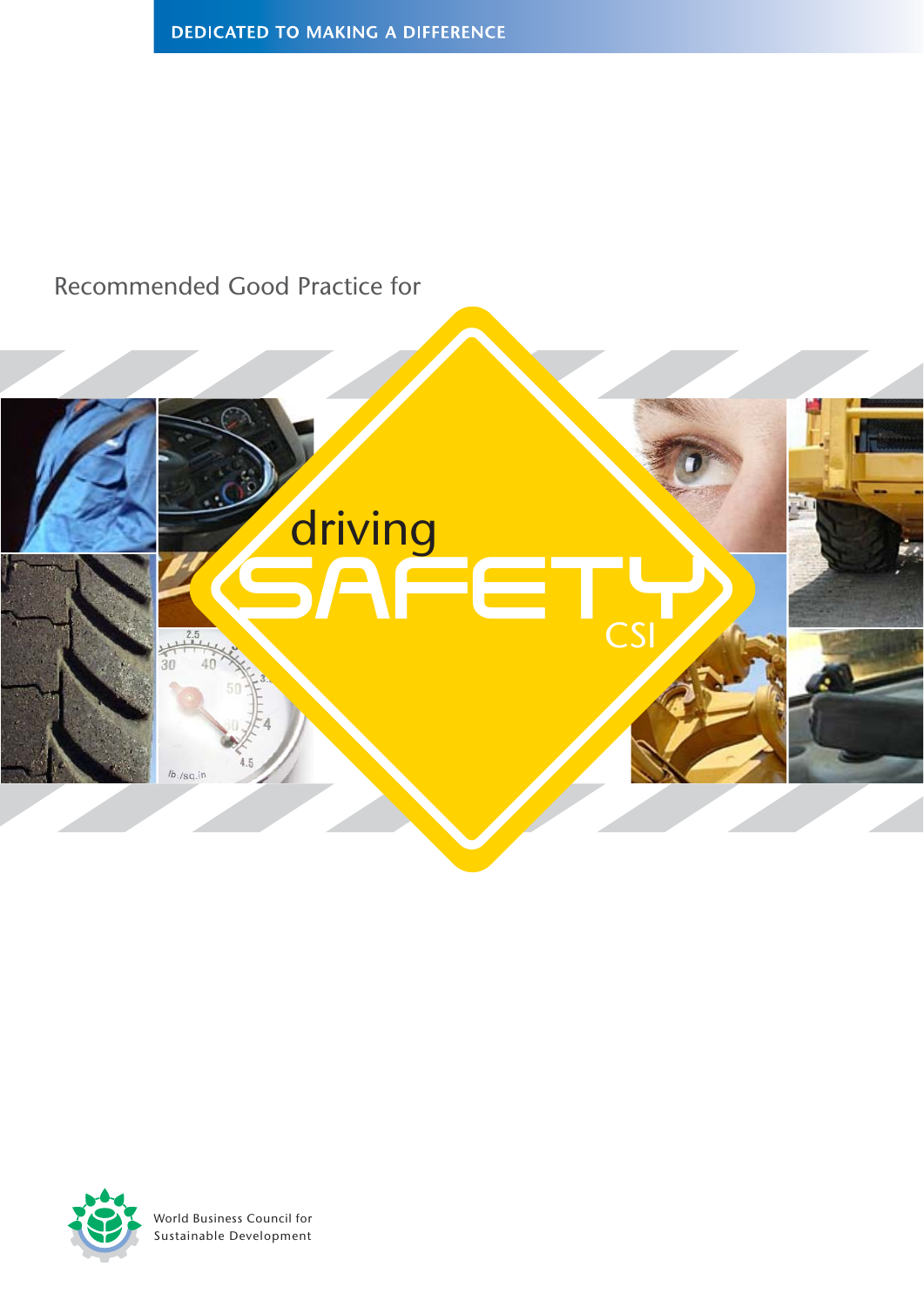## **Contents**

#### **Disclaimer**

The aims set out in this document and related activities shall be compliant with all applicable legal requirements, including competition laws and regulations, whether related to standard setting activities or to other competition law requirements, guidelines, or practices. In particular, the document drafting process has been open, transparent and non-discriminatory. Internal and external stakeholders have been consulted during the development of this document.

## Introduction

## **Background**

Driving related incidents are the single largest cause of fatalities among Cement Sustainability Initiative (CSI) member companies. During 2007 and 2008, over 200 employees, contractors and third parties lost their lives in driving-related incidents. Over 60% of these fatalities occurred off-site and about 40% on-site. Considering that CSI activities are expected to increase around the world in coming years, this number may rise if effective actions are not taken.

Considering this background, the CSI Safety Task Force has developed this Recommended Good Practice on Driving Safety (''Good Practice").

#### Mission for Driving Safety

CSI member companies are committed to eliminating driving-related injuries and fatalities. We believe that this can be achieved by implementing the Good Practice outlined in this document, which has proven effective in reducing road incidents within and outside our industry.

#### Scope

The scope of this document includes heavy vehicle transport and light vehicle (e.g., company cars) activities of CSI Members.

However as a majority of fatal road incidents within the industry involve heavy vehicles and their drivers, the **focus** in this document is on **heavy vehicle** transport activities.

Contracted transport is covered in Appendix 2.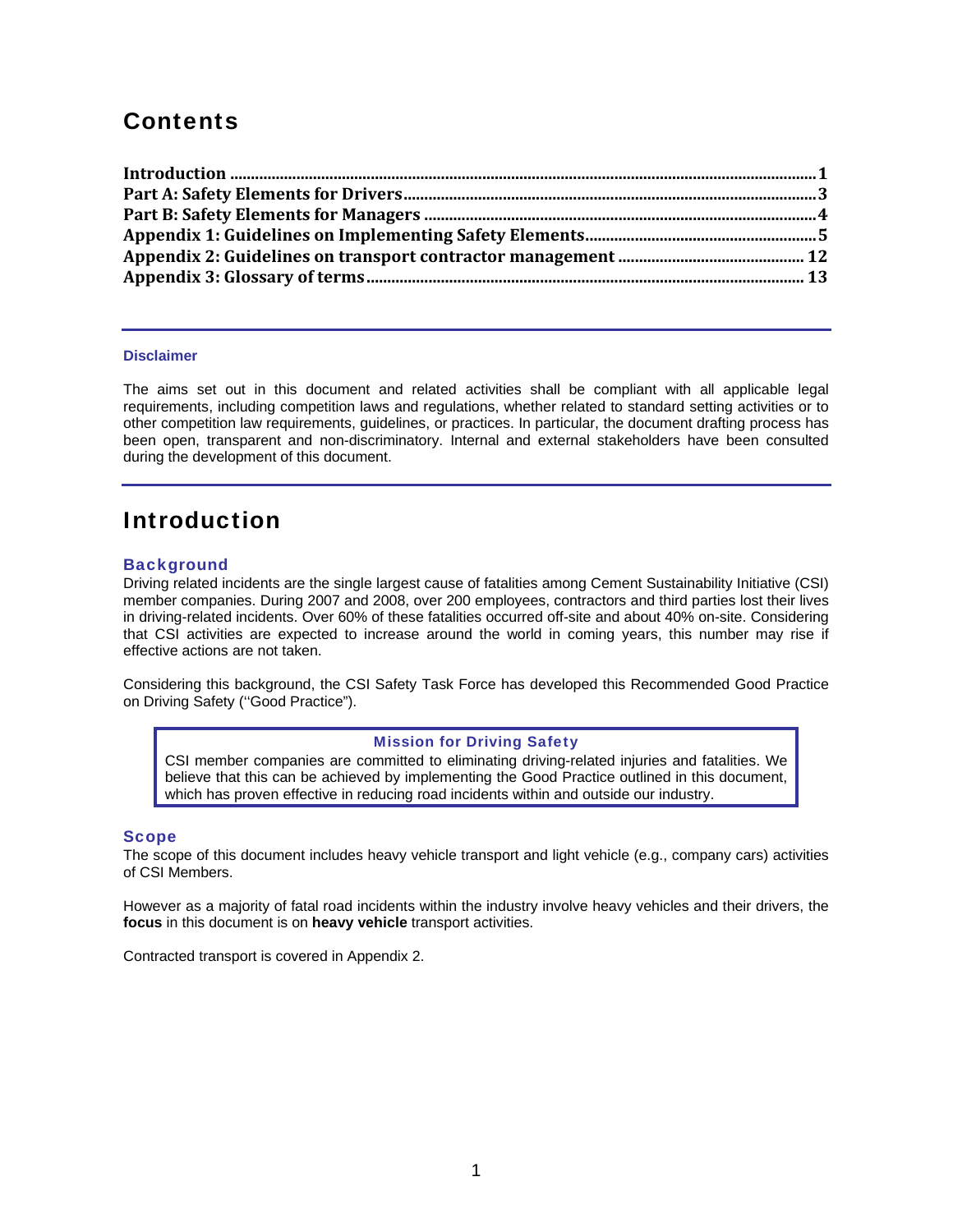## Applicability

The Good Practice in this document applies:

- To all cement and non-cement activities (aggregates, readymix, asphalt, etc.)
- To all company vehicles and drivers and
- Indirectly to all contractor and sub-contractor vehicles and drivers operating on<sup>1</sup>
	- o Company roads and premises, and
	- o Public roads and in public areas on company business

The Good Practice outlined in this document does not apply to vehicles used for private purposes; however similar practices are strongly encouraged.

## Implementation

CSI member companies should adopt the Good Practice as soon as practicable throughout all their regions of operation and activities, and seek to have it fully implemented within an overall 5-year timescale.

CSI member companies should provide annual updates on the implementation progress of the Good Practice (e.g., % implementation, or number of regions now covered) within their existing public CSR reporting.

## Approval

 $\overline{a}$ 

This document was approved by CSI member company CEOs in October 2009.

## About the CSI

The Cement Sustainability Initiative (CSI) is a global effort by 18 leading cement producers, with operations in more than 100 countries. Collectively, these companies account for about 30% of the world's cement production and range in size from very large multinationals to smaller local producers. All CSI members have integrated sustainable development into their business strategies and operations, as they seek strong financial performance with an equally strong commitment to social and environmental responsibility. Over its 10-year history, the CSI has focused understanding, managing and minimizing the impacts of cement production and use by addressing a range of issues, including: climate change, fuel use, employee safety, airborne emissions, concrete recycling and quarry management. www.wbcsdcement.org

<sup>&</sup>lt;sup>1</sup> The CSI aspiration is that, where appropriate and relevant, contract driving companies should implement *similar good practices for driving safety within their companies, as described in Appendix 2. This document references, and is complemented by, the general principles of the CSI Recommended Good Practice on Contractor Safety Management, which focuses on eliminating fatalities and injuries among contractors.*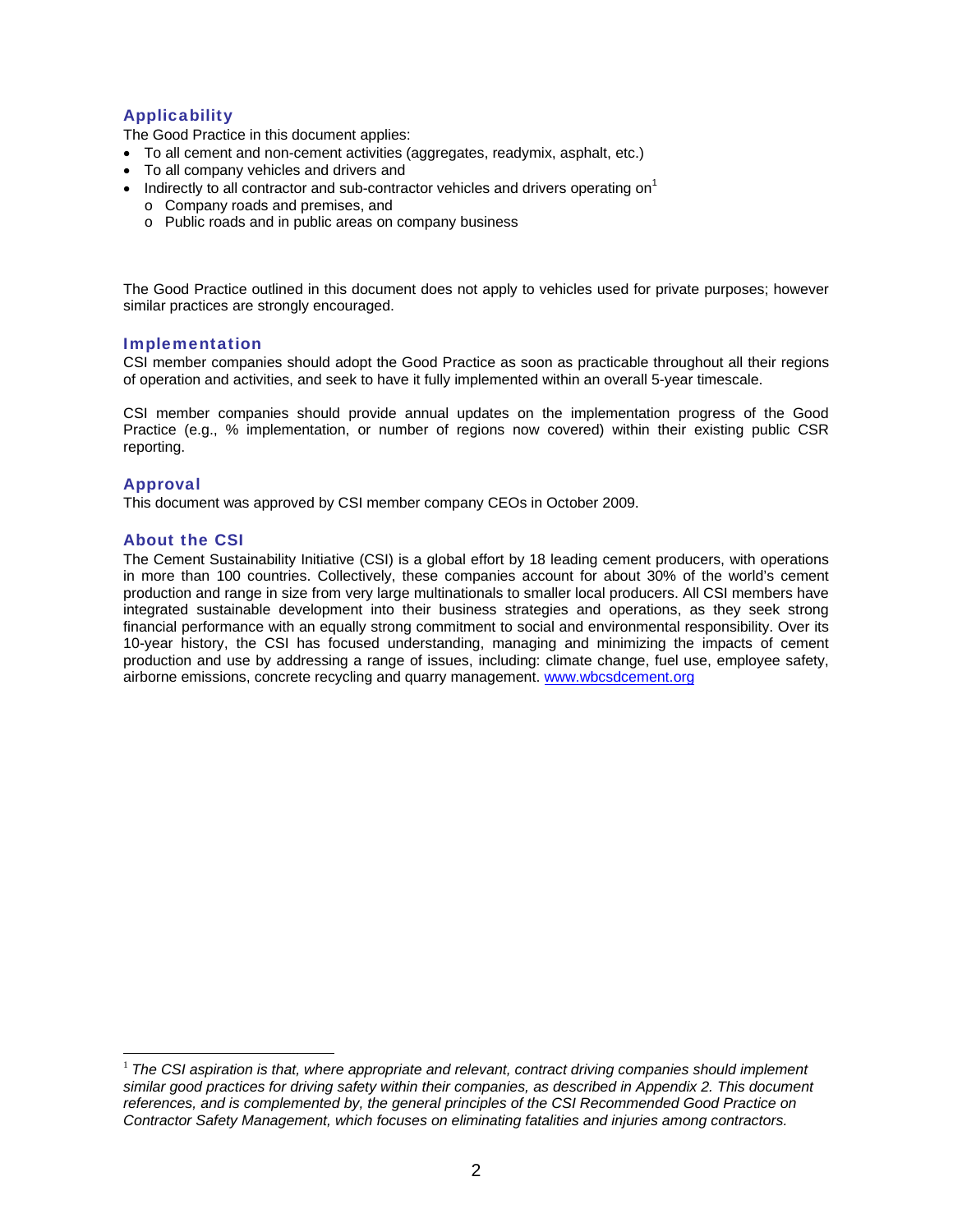## Part A: Safety Elements for Drivers

This section outlines safety good practices for drivers that should be adopted by CSI member companies. These may be supplemental to the requirements of local legislation and/or local site rules. In the event of any conflict or contradiction between these elements and local legislation/local site rules, the applicable law/site rule must be followed, with the intention of at least meeting the equivalent of the Good Practice. In promoting and implementing these Good Practices, CSI companies are encouraged, when appropriate and relevant, to work closely with local governments and industry associations.

## 1. Staying Alert and Preventing Fatigue

Drivers are appropriately rested and alert when operating the vehicle.

## 2. Drugs and Alcohol

Drivers are not under the influence of alcohol, drugs or any other substance or medication that could impair their ability to safely operate the vehicle.

### 3. Seatbelts

All vehicles are fitted with a seatbelt for each occupant.

## 4. Passengers

Drivers do not accept passengers on company business unless authorized by the company.

## 5. Loads

Loads carried by vehicles are safely secured and within the weight limits specified by the vehicle manufacturer or within the national legal limit if more restrictive.

## 6. Respecting Road Rules and Road Signs

Drivers are familiar with and respect vehicle codes, laws and regulations in the locations in which they operate the vehicle, including those places where only occasional travel is anticipated.

## 7. Mobile phones and two-way communication devices

Use of hand-held mobile phones when driving a vehicle is prohibited where practicable. This includes text messaging.

## 8. Highly Visible Drivers and Vehicles

Drivers wear hi-visibility vests/clothing when working directly outside or adjacent to moving vehicles. Vehicle lights are on while driving at all times where legally permissible.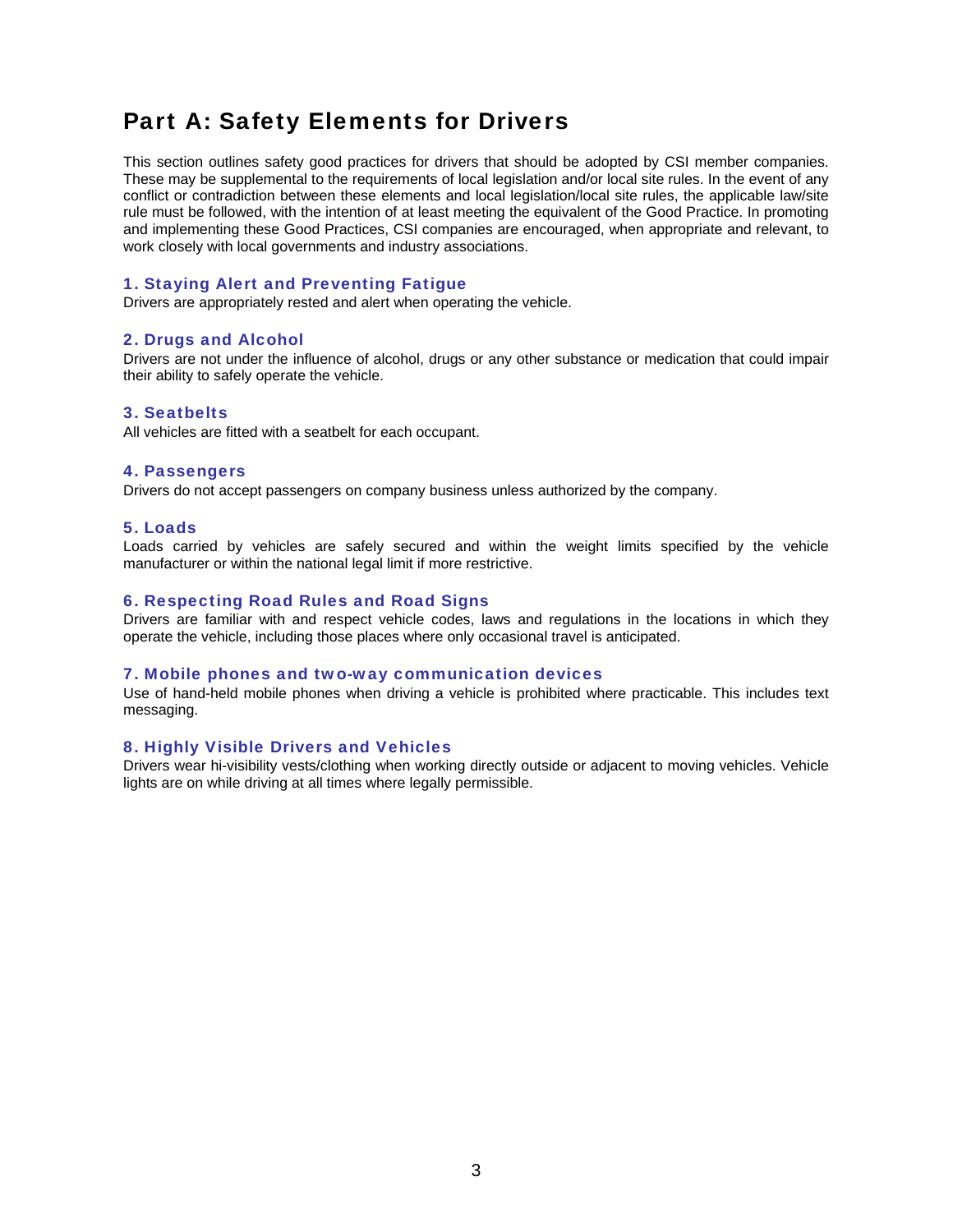## Part B: Safety Elements for Managers

This section outlines safety good practice for managers that should be adopted by CSI member companies to improve long-term driving safety performance.

### 1. Leadership and Accountability

Leaders at all levels of the company visibly and personally demonstrate their commitment to managing all aspects of operational safety. For driving safety, there is a clear definition of role, responsibility and accountability to nominated individual managers down through the management structure.

## 2. Driver Qualification and Selection

Anyone required to perform work that involves driving is qualified, fit and capable of driving safely according to established criteria.

### 3. Driver Training and Assessment

All drivers who drive on company business receive initial driving (induction) training where necessary, together with ongoing training based on risk assessment. For high-risk environments and specialized vehicles, appropriate additional training is also provided.

#### 4. Vehicle selection and specification

The right vehicle is selected for the task, taking into account type and duration of the journey for both the driver and the vehicle. This will ensure that transport activities are carried out effectively with minimum risk to the driver, to the load and to other road users.

#### 5. Vehicle Maintenance and Servicing

Companies ensure that all vehicles are in a roadworthy condition and are regularly assessed as part of a planned maintenance program.

## 6. Vehicle Pre-start Checks

A system is in place for routine checking and inspection of vehicles, stating the checks and inspections that are needed, at what frequency and by whom.

## 7. Vehicle Data Recorder Systems (VDRs or Black Boxes)

Companies or businesses that have driver behavior issues or who operate in high-risk geographies consider fitting company-owned, contracted or rented vehicles with an approved In Vehicle Monitoring System (IVMS) or Vehicle Data Recorder (VDR). This produces journey data to be analyzed and fed back to the drivers and supervisors.

## 8. On-site Road and Traffic Management

A road traffic management plan is in place on all company premises where driving is required to separate people from moving vehicles.

#### 9. Journey Hazard Management

Journeys on public roads in specific high-risk countries especially at night or during inclement weather are assessed and risk control plans put in place if required.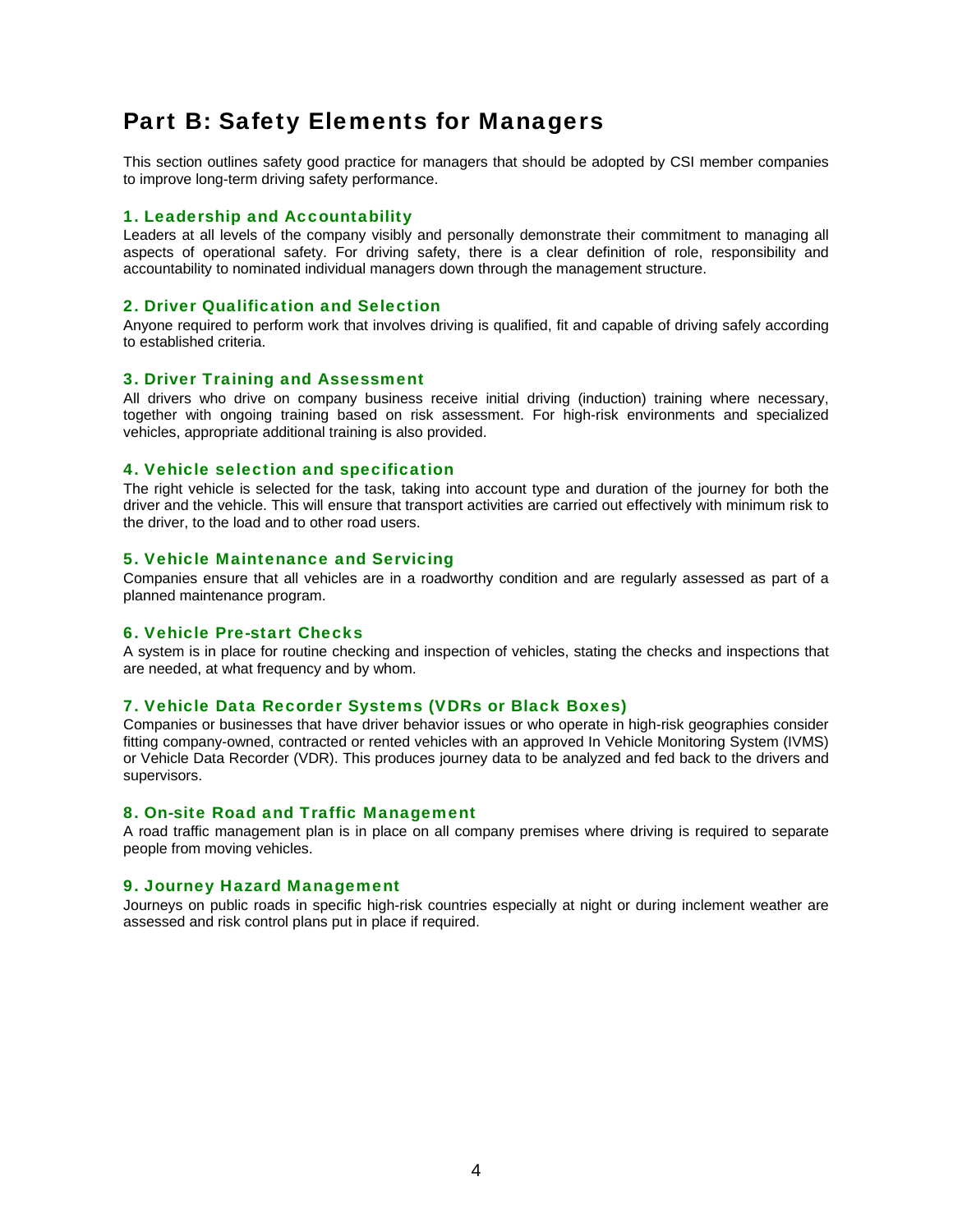## Appendix 1: Guidelines on Implementing Safety **Elements**

## Part A: Management Guidelines on Implementing Safety Elements for Drivers

These recommended guidelines outline management systems to help ensure the safety elements for drivers are followed effectively:

#### **1. Staying Alert and Preventing Fatigue**

#### **Drivers do not operate a vehicle unless they are appropriately rested and alert.**

Drivers are responsible for reporting for duty appropriately rested. The company informs drivers on how to identify driver fatigue and alertness problems and means of addressing them.

Companies ensure that reward mechanisms do not incentivize drivers to drive excessive hours, which could lead to driving while tired or fatigued. lead to driving while tired or fatigued.

#### **2. Drugs and Alcohol**

**Drivers do not operate a vehicle while under the influence of alcohol, drugs or any other substance or medication that could impair their ability to safely operate the vehicle.** 

Drivers follow this guidance consistent with local regulations and their company´s general requirements related to Drugs and Alcohol.

#### **3. Seatbelts**

**All vehicles (owned, contracted or rented) are fitted with seatbelts for each occupant.** 

## **Drivers and passengers of any vehicle use seatbelts at all times the vehicle is in motion.**

The use of seatbelts is a recognized method of offering protection to vehicle occupants in the event of an accident. Therefore it is the driver's responsibility to ensure that all passengers wear their individual seatbelts whenever the vehicle is in motion.

Taxis and buses / coaches not fitted with seatbelts are only used where no alternatives exist. To minimize the risk, front passenger seats (close to the windscreen) and seats in buses adjacent to doorways, are not the risk, front passenger seats (close to the windscreen) and seats in buses adjacent to doorways, are not occupied unless seatbelts are fitted.

The use of devices that stop, loosen or modify the proper functioning of seatbelts is forbidden.

In vehicles equipped with sleeper berths, if the berth is to be used while the vehicle is in motion, some form of approved restraint is provided and used at all times the vehicle is in motion.

#### **4. Passengers**

**Drivers do not accept passengers on company business unless authorized by the company.** 

#### **5. Loads**

**Loads carried by vehicles are safely secured and within the weight limits specified by the vehicle manufacturer or within the national legal limit if more restrictive.** 

#### **6. Respecting Road Rules and Road Signs (on-site and off-site)**

**Drivers are familiar with and respect vehicle codes, laws and regulations (i.e., speed limits, stop signs, etc.) in the locations in which they operate the vehicle, including those places where only occasional travel is anticipated.** 

#### **7. Mobile phones and two-way communication devices**

**Use of hand-held mobile phones when driving a vehicle is prohibited. This includes text messaging.**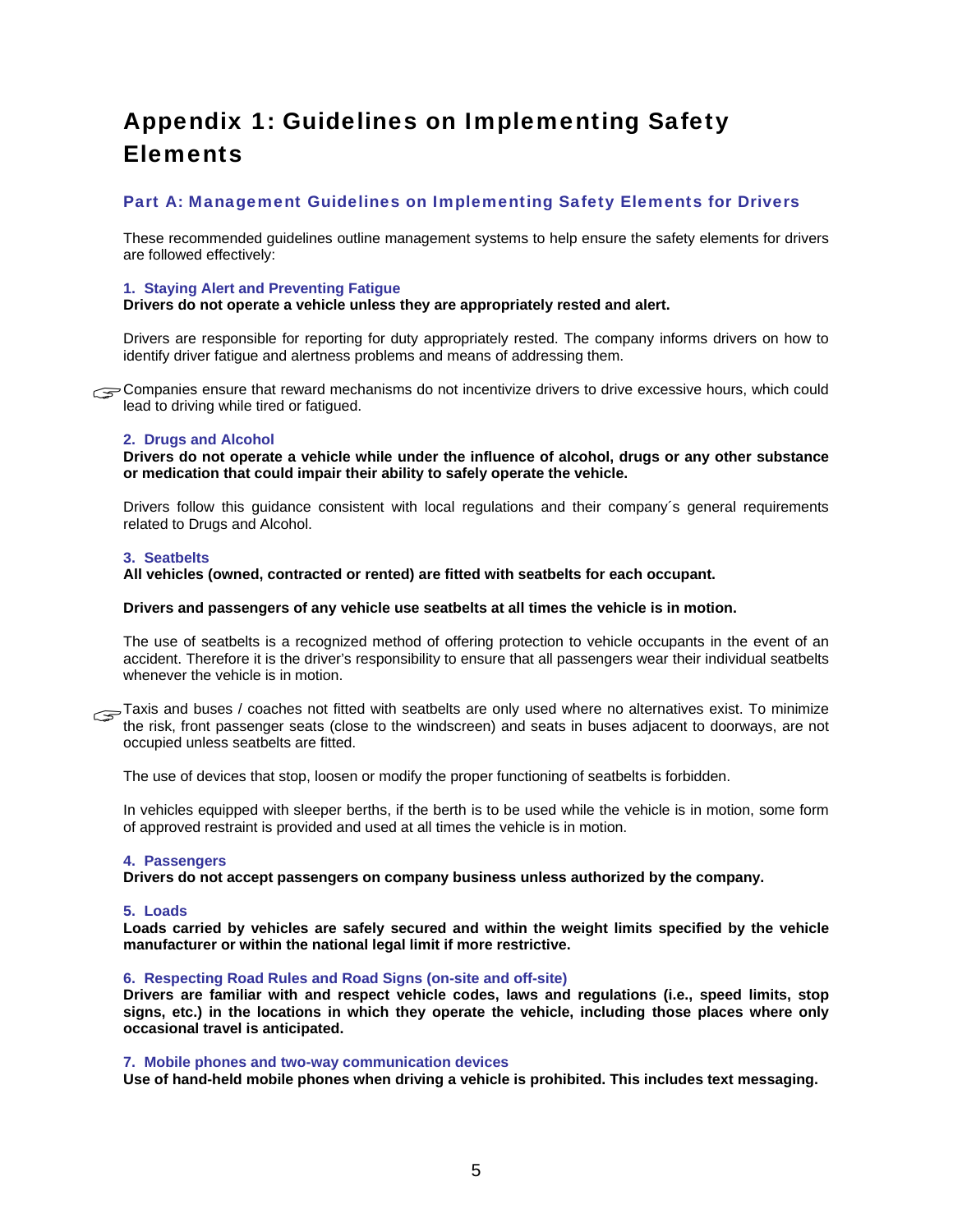Passive listening and response to operational emergencies using hands-free devices, two-way radios or "Citizen Band" (CB) radios may be allowed; however, their use is kept to the minimum necessary in order to communicate and control the hazards and risks of the journey being undertaken.

Mobile telephones are a distraction and significantly increase the risk of a vehicle incident. The CSI recognizes that while hands-free devices are legally permitted in many countries, distraction caused by recognizes that while hands-free devices are legally permitted in many countries, distraction caused by conversations still impede alert driving behavior. Member companies are encouraged to prohibit all mobile phone use while driving, including use of hands-free devices.

#### **8. High-Visibility – Drivers and Vehicles**

#### **Drivers wear high-visibility clothing when working directly outside or adjacent to moving vehicles.**

Wearing of high-visibility clothing applies to work on roadsides, in quarries, on construction haul roads, and mobile equipment at worksites.

High-visibility clothing in good condition is a form of traffic management control that provides advance warning to other road users that drivers are on, or near, the road.

High-visibility clothing complies with requirements for day or night use, i.e., a combination of fluorescent and retro-reflective material. retro-reflective material.

#### **Drivers have lights on at all times where legally permissible.**

Driving with lights on during the day helps reduce the incidence of crashes by improving vehicle visibility. For lights to be used as daytime running lights, they should be bright enough to attract attention and to increase awareness of oncoming vehicles but not so bright as to cause glare.

## Part B: Guidelines on Implementing Safety Elements for Managers

#### **1. Leadership and Accountability**

Leaders at all levels of the company visibly and personally demonstrate their commitment to managing all aspects of operational safety. For driving safety, there is a clear definition of role, responsibility and accountability to nominated individual managers down through the management structure:

#### - **CEOs and Executive Committees**

The first and most important requirement to ensure sustainable and lasting success of all safety programs, including these safe driving guidelines, is the visible leadership, commitment and involvement of CEOs and Senior Executives.

#### - **Senior Line & Logistics Managers**

Responsibility and accountability for the implementation of these recommended good practices lies with Senior Line and Logistics Managers

#### - **Health & Safety Function**

The H&S function supports, coaches, challenges and works closely with managers for this initiative's success. However, implementation is the responsibility and accountability of line management.

#### **2. Driver Qualification and Selection**

Drivers are qualified, fit and capable of driving safely according to established criteria. The qualification process:

- Assures that the applicant holds the appropriate class of legal license for the vehicles (plus trailers) that the person is expected to drive or operate (mobile equipment)
- Explores the past accident or prosecution history before selection for interview
- Assures applicant´s health, eyesight and fitness to drive
- Assures applicant´s references are sound and driver´s license is valid
- Assesses driving competence and attitudes at the recruitment stage
- Tests the driver´s knowledge of the local rules of the road, or Highway Code where available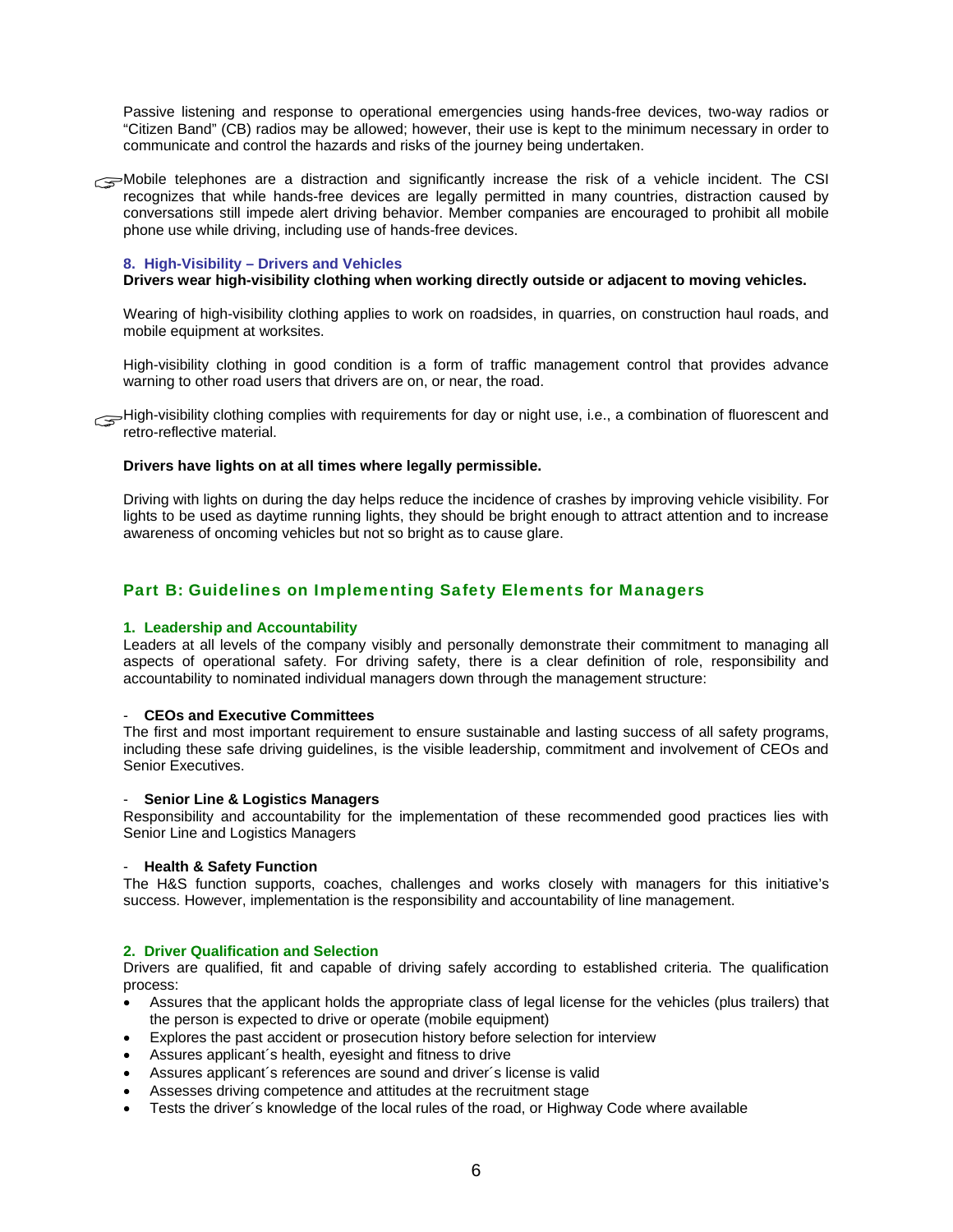### **3. Driver Training and Assessment**

All drivers who drive on company business receive any necessary initial driving (induction) training, together with ongoing training based on risk assessment. For high-risk environments and specialized vehicles, additional training may also be needed.

To support implementation, it is recommended that any heavy vehicle driver who drives more than 16,000km<br>(10,000 miles) per year on company business (or pro-rata mileage for any part of a year) be trained and (10,000 miles) per year on company business (or pro-rata mileage for any part of a year) be trained and assessed as per the CSI guidelines, based on risk assessment.

A mobile plant operator who, as part of their job, drives for more than 15% of working hours (or pro-rata time for any part of the year) also follows the training and assessment guidelines outlined.

Driving training includes the following:

- Review of company policies and standards related to driving
- Review of lessons learned from past incidents and accident trends
- Defensive driving techniques (safe travelling distance, eye movement and focus length, anticipation, braking)
- Journey risk management techniques
- Tiredness and fatigue prevention
- Effects of medication and substance abuse
- Vehicle restraint systems (seatbelts) and safety equipment
- Pre-trip checks and proper seating position
- Local driving hazards (including personal security), regulations and culture
- Assessment of driving skill and behavior, based on incident records.

The need for refresher training and assessment is based on a driver's performance and risk assessment, with refresher training programmed at appropriate intervals following initial training. If unsatisfactory driving skills and behavior do not improve through training and coaching, drivers are taken off driving duties.

The quality of the training provider and course content meets the needs and expectations of the CSI member company. CSI members: company. CSI members:

- Use a qualified internal trainer or one accredited by a recognized body
- Input into the training course and content so that it meets their specific needs
- Regularly review the standard of training to improve course quality and relevance

#### **4. Vehicle selection and specification**

Selecting the right vehicle for the task (taking into account type and duration of journeys for both driver and vehicle) will ensure that transport activities are carried out effectively with minimum risk to the driver, to the load and to other road users.

Three-point integrated seatbelts for all vehicle occupants are fitted and used (see Driver Safety Element 3) and reflective vests are available and used (see Driver Safety Element 8).

The following minimum equipment should be installed and securely fixed, where practical / possible, on **light vehicles** purchased as of 1 January 2010:

- Head rests (all seats)
- Air bags (at least for driver)
- Driver and passenger side-mirrors
- Anti-lock brakes

CSI member companies restrict use of employee private vehicles for company business unless the vehicle is compliant with the good practice above. compliant with the good practice above.

Subject to the nature and requirements of the journey, companies are recommended to consider the following additional safety equipment for the vehicle and to train drivers in their use to help them better manage and deal with hazards and emergencies:

- Fire extinguisher (where deemed appropriate)
- First-aid kit and flashlight/torch
- Suitable spare wheel and tire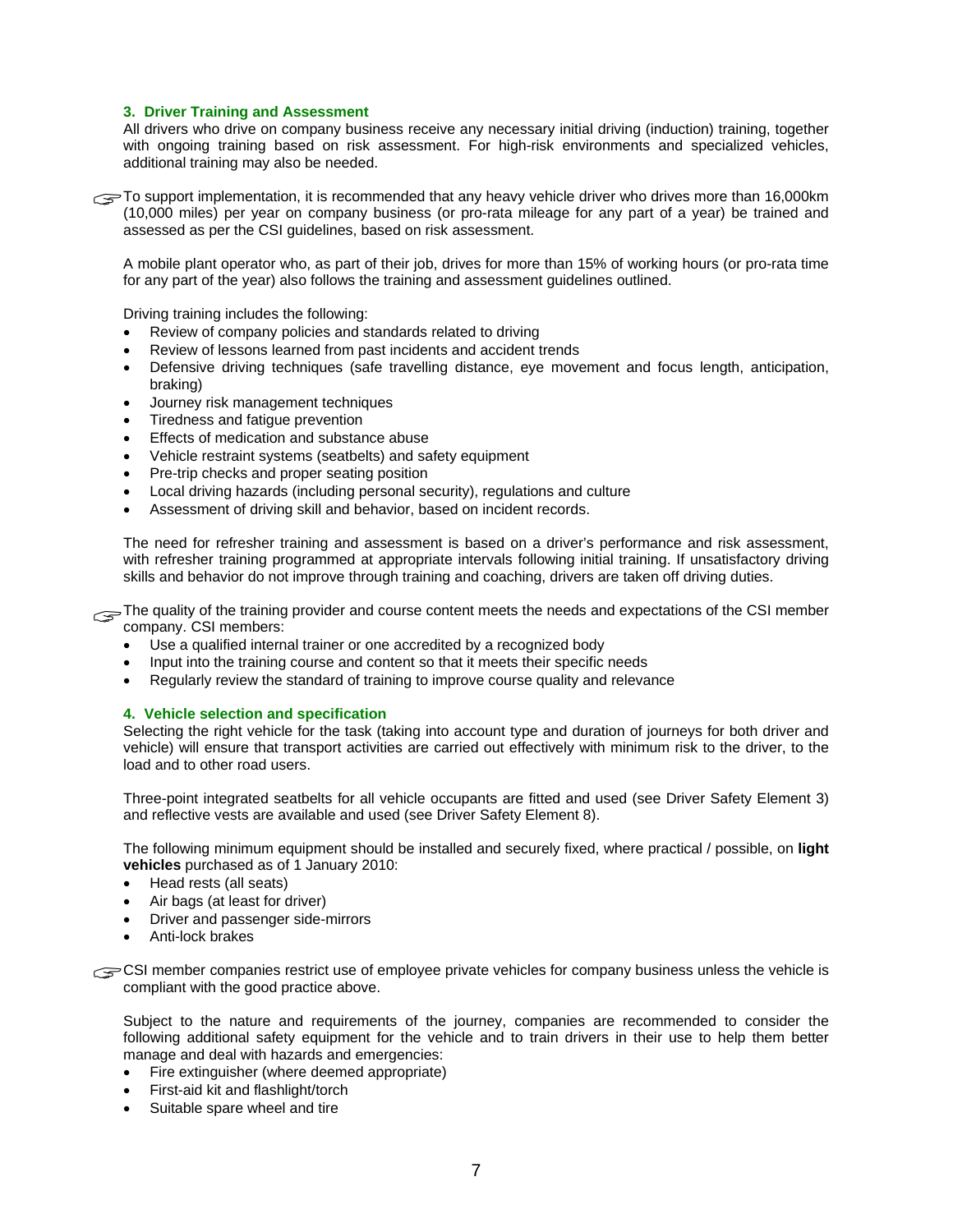- Tool kit and vehicle spare parts (bulbs, fuses, fan-belts)
- Warning triangles

The following minimum equipment is installed on new **heavy vehicles** (over 3.5 tonnes) purchased as of 1 January 2010, and existing vehicles are upgraded and prioritized as per company risk and cost evaluations:

- Left and right-hand wing mirrors, and convex mirrors for blind spots (Note: refer to latest EU regulations for wide-angle blind spot mirrors on all new vehicles)
- Air bags (at least for the driver)
- Anti-lock brakes
- Reversing audible alarm system (all vehicles with limited rear visibility)
- Wheel chocks (for routine loading or discharge operations)
- Tachograph (device that records the distance and time traveled by a vehicle)
- Rubber pads on all pedals (e.g., clutch and brake) to prevent slippage
- Rear under-run protection to protect against damage from rear end collision and to prevent contact by a vehicle colliding with the chassis rails (for vehicles greater than 12.5 tonnes)
- Tires that comply with statutory minimum tread depth (no retread tires on steer axles)
- Cargo stowage devices so that equipment is not free to move around in the cabin (e.g., jacks and tools)
- Mudguards and mud flaps
- Warning signs for cyclists where practicable
- Covers for load-bearing area when on public roads, to minimize dust and debris releases

Where a risk assessment demonstrates that the risk of rollover due to terrain, vehicle type or work conditions is higher than normal, a properly engineered rollover protection device is installed (internally or externally). Where legal requirements for rollover protection are more stringent, they must be applied.

Loose items that might cause injury in an accident are not carried in the passenger compartment of any vehicle. Any vehicle with non-segregated storage is equipped with a cargo net or equivalent to separate the storage area from the passenger area.

Where legally required (for example in South Africa), highly reflective tape is bound around the vehicle body to improve night visibility.

#### **5. Vehicle Maintenance and Servicing**

CSI member companies ensure that all vehicles are in a roadworthy condition. As well as reducing the risks of danger on the road and of vehicle breakdown, a well-maintained vehicle will operate more efficiently and economically.

Companies provide a planned approach to vehicle maintenance, including daily and weekly checks by the driver, and planned maintenance programs with clear standards and minimum periods between services. Where legally required, vehicles undergo inspections by government bodies and are issued with valid inspection certificates.

Maintenance is regularly assessed and documented to ensure it is of high standard. This includes ensuring quality replacement parts used on company vehicles, particularly for safety-critical elements such as brakes or tires, and monitoring of the durability of parts and any vehicle defects, so problems and trends can be identified in order to upgrade vehicles, components or maintenance regimes accordingly.

"In-house" servicing and maintenance is only undertaken by people trained, qualified and licensed to do so and in designated maintenance areas. Reference should be made to the vehicle manufacturer´s service handbook.

CSI member companies prohibit the undertaking of any "amateur" maintenance on their sites, either by their own drivers or by contractor or customer drivers. own drivers or by contractor or customer drivers.

Any emergency repairs undertaken by others are promptly reviewed and approved by a licensed mechanic at the earliest opportunity.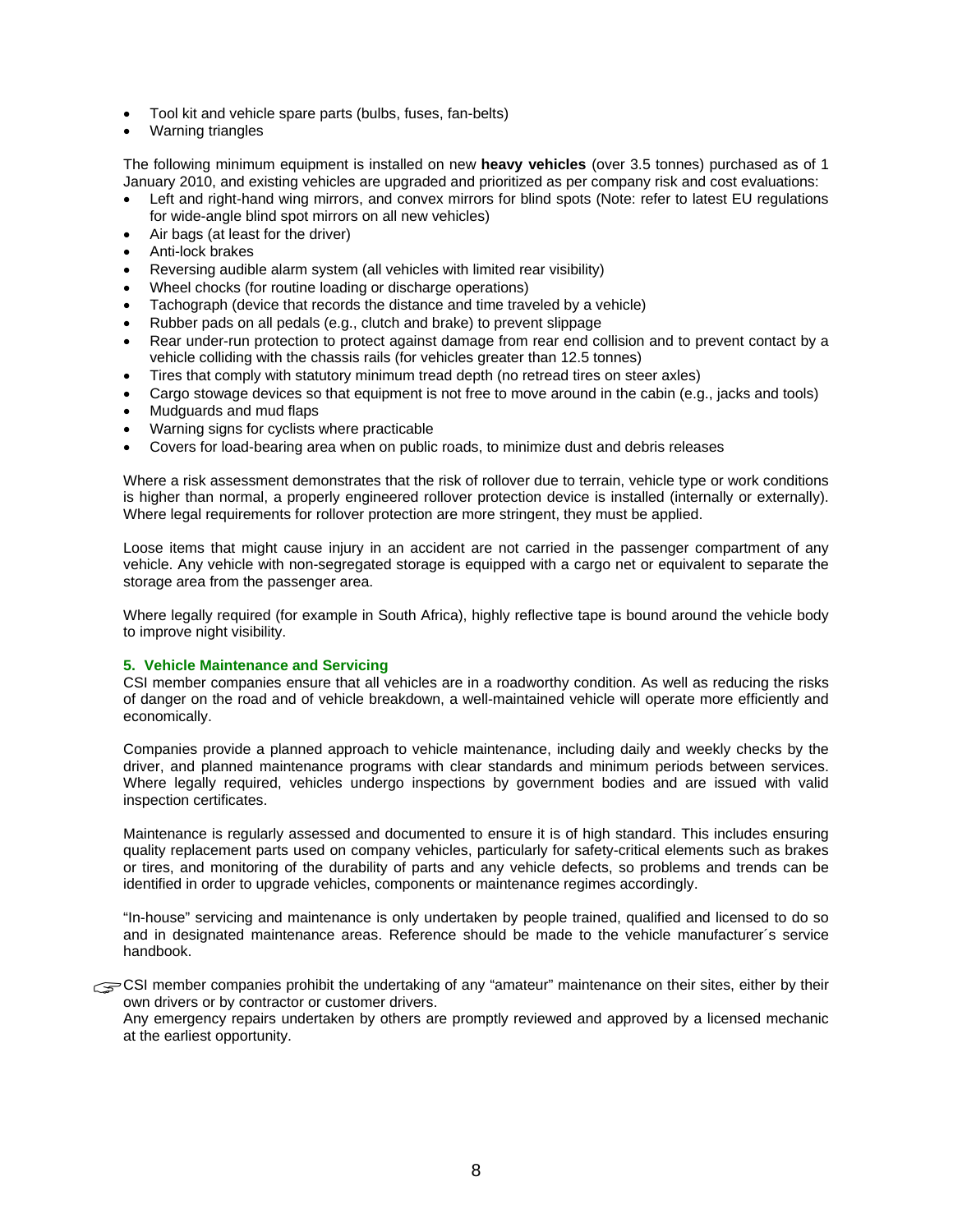#### **6. Vehicle Pre-start Checks**

Vehicles need to be routinely checked and inspected. A system is in place stating the checks and inspections that are needed, at what frequency and by whom. Records are kept and available for management review as needed.

Pre-start checks are a requirement for all companies to ensure the vehicle is in a roadworthy condition before the journey begins. The pre-start checks are carried out by the designated vehicle driver prior to each major trip, or daily if the trip is more than 24 hours long.

The pre-start check is a visual check of:

- Wheels and tires (e.g., wheel nuts and tread depth)
- Lights and reflectors
- Windows, mirrors and wipers
- Horns
- Structure, bodywork and fluid systems
- Brakes and hand-brakes
- Steering condition

The pre-start check is conducted in good light so potential faults or defects are not missed. The driver should correct any minor issues (e.g., topping up of fluid levels) as well as completing a vehicle checklist to report any faults. Safety-critical defects, for example brake failure, are reported and the vehicle is taken out of use immediately and not driven until defects are rectified. To facilitate this:

- Mechanics and drivers are required to report vehicle defects
- A vehicle "lock-out, tag-out" system is implemented for all defective vehicles to ensure people are able to identify a vehicle as "out of service".

It is recommended that a management system be in place to ensure that pre-start checks on company<br>vehicles are being carried out. This ensures that anything missed during drivers' checks is identified. vehicles are being carried out. This ensures that anything missed during drivers' checks is identified.

#### **7. Vehicle Data Recorder Systems (VDRs or Black Boxes)**

Companies that may have driver behavior issues or who operate in high-risk geographies (e.g., parts of Africa), should consider fitting vehicles with an approved In Vehicle Monitoring System (IVMS) or Vehicle Data Recorder (VDR) that produces journey data to be analyzed and fed back to the drivers and supervisors.

Such journey data is recorded against a driver identification number or key, the speed, any harsh acceleration or deceleration, route taken, kilometers or miles driven and driver hours.

Data management systems include the following:

- Procedures to ensure monitors are installed, working properly, secured against theft, and have alarm levels consistent with local driving conditions
- Data from the monitors is downloaded, analyzed and communicated to provide individual driver performance feedback for improvement and skills development

A risk-based methodology may be followed to phase in and set the pace of introducing VDR systems in certain fleets and business operations.

#### **8. On-site Road and Traffic Management**

A road traffic management plan is in place on all company premises where driving is required to separate people from moving vehicles.

The following controls are in place at company sites:

- **Circulation/traffic/route plan** suitably marked at site entrance
- **Signage** clear and suitably marked traffic patterns, road rules (Yield/Give Way), site rules (PPE requirements), site office location, speed limits, turning and parking areas, prohibited areas
- **Speed**  vehicle speed should be clearly posted at all locations on-site and should be appropriate for site conditions
- **Lighting –** appropriate lighting on traffic routes, pedestrian routes, walkways, and parking areas to improve visibility and security for people and their vehicles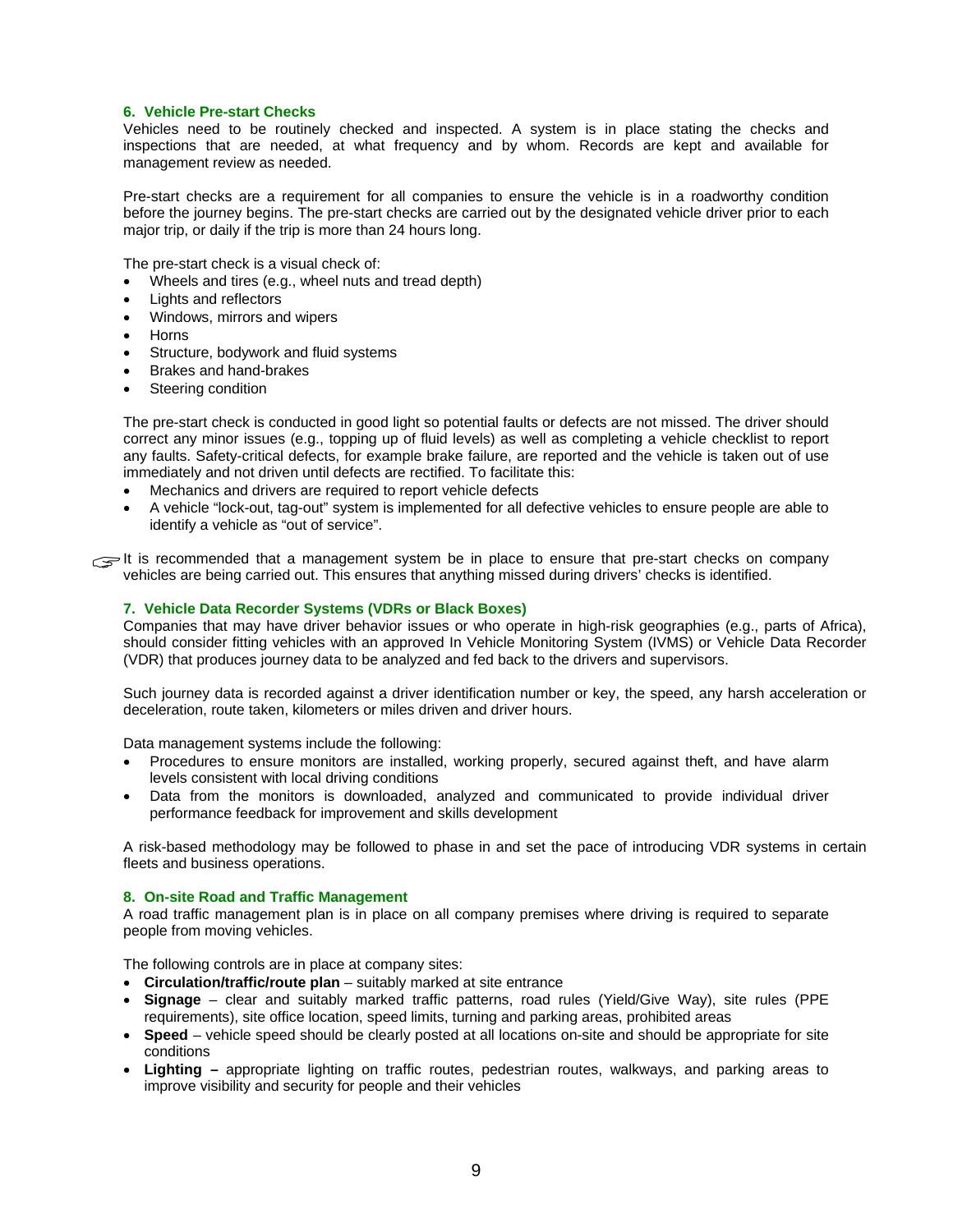- **Parking/Drivers rest areas**  clearly designated, signed and distanced away from main routes and dangerous areas. Vehicles should be required to reverse park into parking designated parking bays. Every effort should be made to park the vehicle so the first move is forward when leaving any parking space.
- **Pedestrian areas**  safe pedestrian zones and walking routes should be clearly signed and marked to separate people from moving vehicles at all times
- **Edge protection**  edge protection constructed of quarried materials should be either 1.5m high or the rolling radius of the largest tire – whichever is greatest. A boulder-faced edge should be of equal height to the diameter of the largest tire and backed with scalpings. Higher berms should be installed where it is likely that a vehicle may go through the edge protection.
- **Roadways (Aggregates sites)**  for single lane (one-way) traffic, the lane should be 2.5 times the width of the widest vehicle. For double lane (two-way) traffic, the lane should be 3.5 times the width of the widest vehicle. This increases to 4 times the width of the widest vehicle at bends and corners
- **Right of Way** all traffic at all times should give way to larger trucks and loaders (irrespective of whether the truck is being loaded or not)
- **Reversing mitigate the need to reverse** by using one-way systems or designated turning areas. Where reversing is necessary, the activity should be risk assessed and appropriate control measures put in place, including:
	- o Fitted lights, convex mirrors, CCTV, audible reverse alarms and (optional) back-scan radar systems (Ultrasonic reversing sensors may be used)*.*
	- o Reversing areas designed with adequate space and edge protection
- **Communication** establish a clear communication system and protocols to avoid the need for people to be among moving plants.
- **Awareness and Training** orientation and safety training for employees, contractors, clients and other site visitors should include information regarding the site circulation plan and other site-specific traffic safety rules:
	- o Seatbelts to be worn at all times
	- o No unauthorized on-site truck maintenance
	- o No sleeping under or around parked vehicles
	- o Use of audible ear-phones such as iPods or MP3 players is prohibited

Make it clear to everyone entering company premises (employees, contractors, clients and service providers) that driving in the workplace requires the same or a higher standard of care as on public roads. that driving in the workplace requires the same or a higher standard of care as on public roads.

#### **9. Journey Hazard Management**

The risk of a road accident is higher when drivers and vehicles travel on the road for longer, especially in hazardous or dangerous environments in developing countries. It is recommended that all CSI member companies review their overall logistics strategy and consider whether changes in transport mode, vehicle type or the supply and delivery system can reduce exposure to the risk of driving on roads without impacting its overall business performance.

Where the journey is necessary, all risks are assessed, particularly risks associated with long-haul journeys, night-time driving, use of higher-risk routes and areas, weather conditions, etc. Where appropriate, a Journey Management Plan, guided by the risk assessment, is put in place, and the journey planned to ensure safe working hours are maintained.

The Journey Management Plan ensures that:

- A journey manager is identified (e.g., shift supervisor)
- A pre-trip briefing is held between the driver and shift supervisor to discuss any changes regarding: routes, stops, hazards, loads, people and contingency plans for en-route emergencies (e.g., breakdown procedures)
- The route is clearly defined and mapped
- Potential driving hazards, especially dangerous intersections, are identified in advance, taking into consideration terrain, time of day, weather, known dangerous zones (black spots), speed limits, holidays (especially when these may involve fasting or abuse of alcohol)
- Appropriate vehicles are assigned for the journey considering identified hazards
- Only qualified drivers are assigned possessing valid certification for the type of vehicles to be used
- Appropriate means of communication between driver and journey manager are available and a communications protocol agreed (e.g., communicate to the destination or maintain control with the vehicle if managed from the point of origin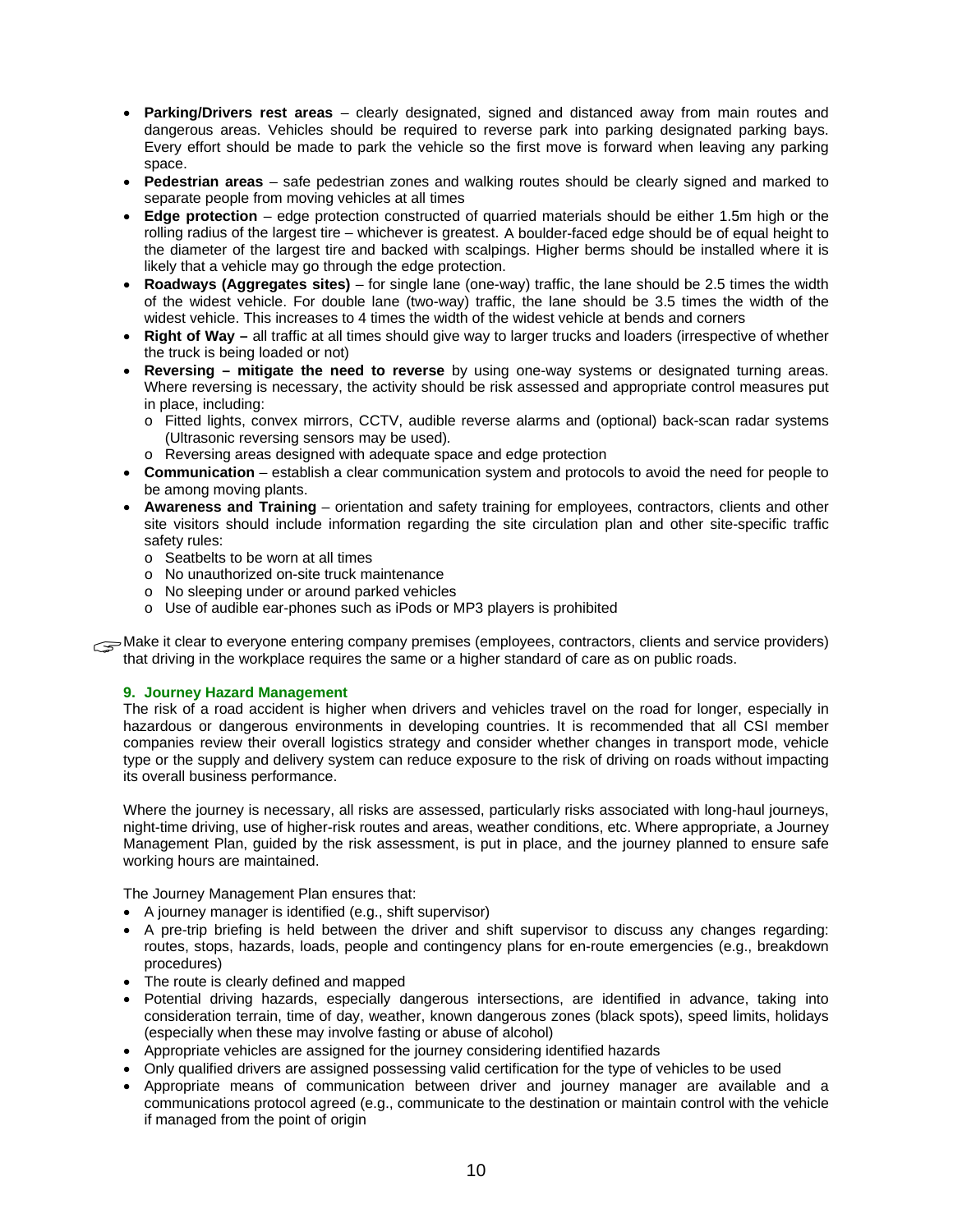- Vehicles are inspected prior to commencing the journey (see Pre-start Checks)
- Rest-stops are scheduled
- An estimated destination arrival time is given and people at the destination informed. They should activate a contingency plan if the driver does not arrive at the estimated time
- All trips during hours of darkness or times of reduced visibility should be systematically reviewed for risk and be subject to formal management approval before they begin. Risk assessment should consider the risk of blowing snow, dust, smoke, fog, heavy rain, security threats and local driving requirements
- Drivers are physically and mentally fit, giving particular attention to past hours worked, past amounts of sleep, time of day
- The driver clearly understands his responsibility to report completion of the trip to the journey manager or scheduler

When parking, every effort is made to park the vehicle so the first move taken when leaving the parking space is forward. Before starting the vehicle, the driver checks that no people are sleeping, resting or lounging under or around the vehicle.

When scheduling new journeys, the company consults with drivers and encourages the continual feedback with them to help identify and mitigate all known and potential journey risks.

Where situations dictate, companies work with local agencies or authorities to help improve the safety of the road network and road signage.

It is essential to remember that managers, schedulers and staff should not pressure or authorize any driver to rush or take unacceptable risks.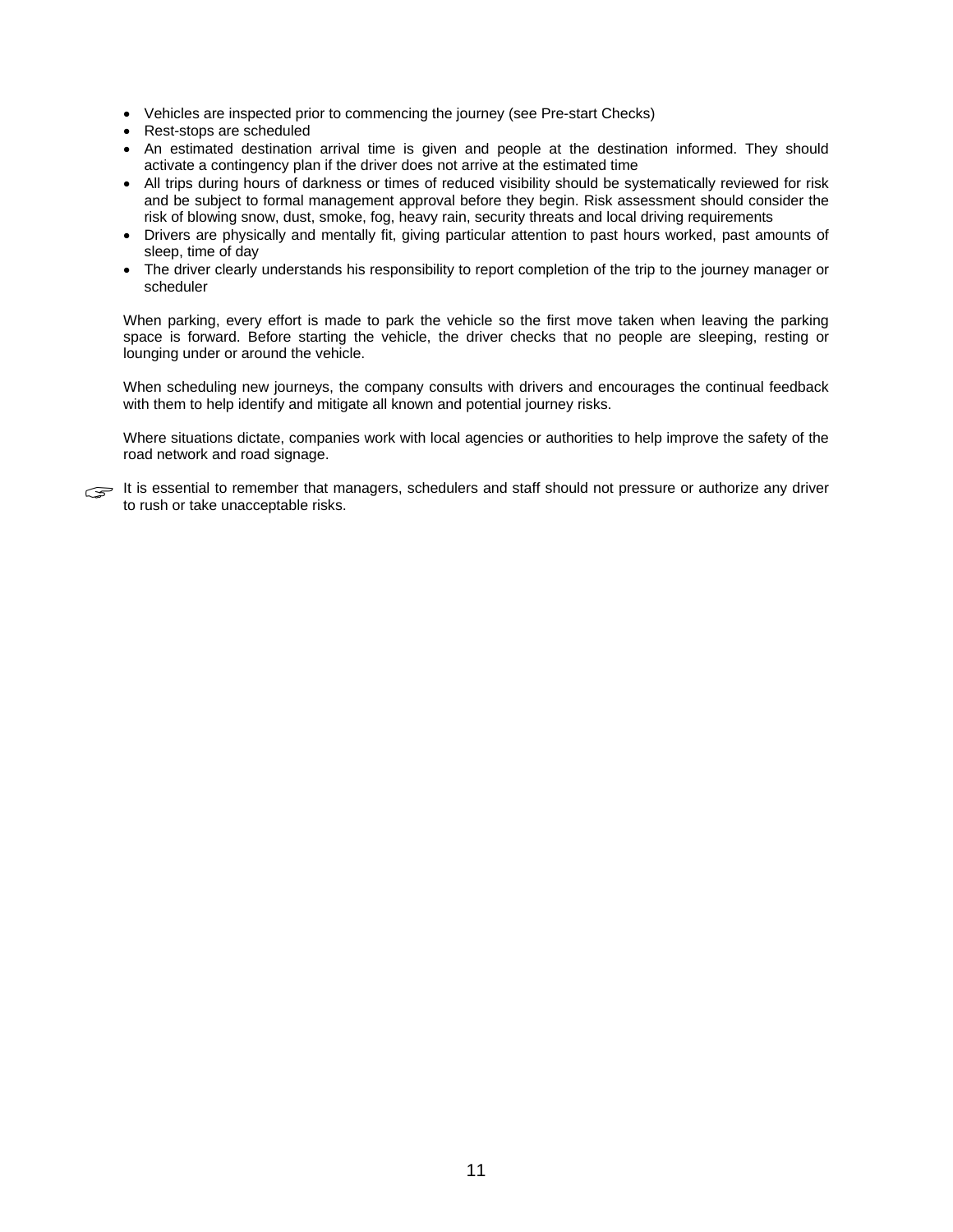## Appendix 2: Guidelines on transport contractor management

In many operations the use of contractors to transport products and materials may be a significant risk in the organization. Off-site transport by contractors can present significant challenges in terms of safety management control, which nonetheless should be actively addressed, as contractor transport can involve contractor and third party fatalities and injuries.

The CSI believes that everyone's safety will improve if contract driving companies implement similar good practices for Driving Safety within their companies within the same 5-year overall timescale.

*While it is clearly the responsibility of the Contractor to implement these in his fleet and activities*, the CSI member company should encourage contractor adoption of this Good Practice as part of the driving contract management, provided such encouragement will not interfere with local contract law nor create any potential liability for the CSI member company.

Specifically, it is recommended that CSI member companies ensure:

- Contractor Driving Safety is included as part of the contractor pre-qualification
- Contractor Driving Safety is embedded in the contract definition and award phase
- Contractor Driving Safety is part of the pre-commencement phase risk review
- Contractor Driving Safety is regularly reviewed during contract implementation
- Contractor Driving Safety is included as part of the post-contract review.

The above process steps are aligned with the *CSI Recommended Good Practice on Contractor Safety Management* document, in which more detail on Contractor safety management can be found.

When assessing a contractor's suitability to provide transport services, CSI members may work with key support groups within their organizations such as Legal and Procurement. These groups can support business to include driving safety expectations, performance and assurance requirements in contract negotiations, to develop or amend contracts and to provide coaching and guidance where recognition of risk is required.

Recommended criteria for the selection of contractors and transport service providers:

- The contracting company has a driving safety policy in place that:
	- o Requires compliance with relevant legislation
	- o Is appropriate to the nature and scale of the organization's risks
	- $\circ$  Considers the client's specific requirements
	- o Demonstrates commitment to improving driving safety performance
- The contracting company has a process for managing driving safety:
	- o Drivers are trained, certified and medically fit to operate the vehicle
	- o Drivers are rested and alert
	- o Vehicles are inspected and faults rectified
	- o Emergency response procedures are in place for vehicle incidents
	- o Risks of journeys are assessed and appropriate controls taken
	- o Driver performance is appropriately addressed (rewards / sanctions).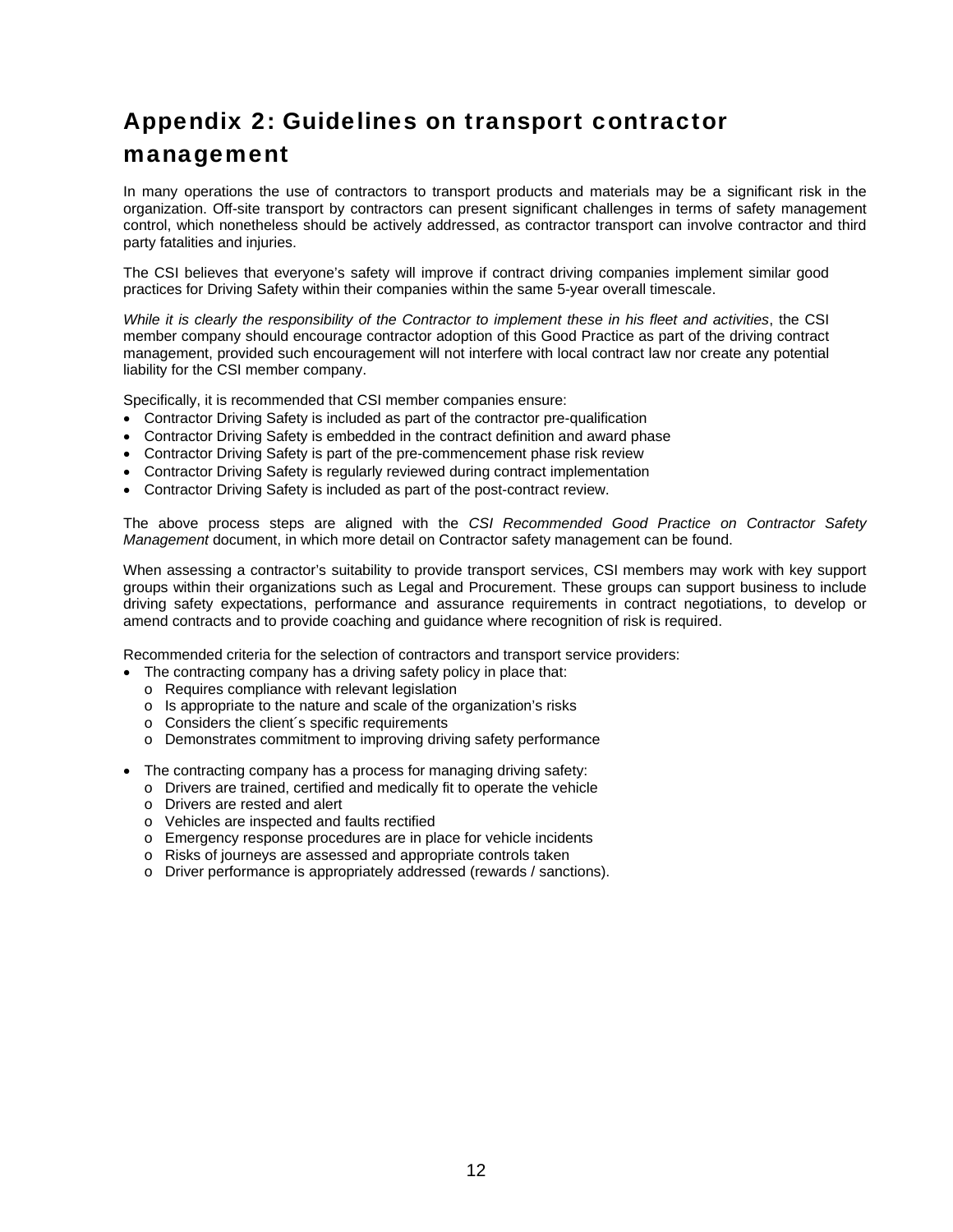# Appendix 3: Glossary of terms

| <b>Contractor</b>                                      | Individuals, firms or corporations contracting for a CSI member company for<br>performance of specified work, either on a short-term (specific job) or long-term basis<br>(such as drivers or maintenance crews)                                                                                                                                                                                                                                                                                                                        |
|--------------------------------------------------------|-----------------------------------------------------------------------------------------------------------------------------------------------------------------------------------------------------------------------------------------------------------------------------------------------------------------------------------------------------------------------------------------------------------------------------------------------------------------------------------------------------------------------------------------|
| <b>CSI Company</b>                                     | A company that is a member of the CSI                                                                                                                                                                                                                                                                                                                                                                                                                                                                                                   |
| <b>CSI</b><br>Company<br><b>Premises</b>               | Any site or location that is owned or operated by or for a CSI member company                                                                                                                                                                                                                                                                                                                                                                                                                                                           |
| <b>Driver Training</b>                                 | Formal training program to ensure drivers are qualified and competent to operate a<br>class of vehicle. Programs involve a combination of in-class theory and on-road<br>practical assessment                                                                                                                                                                                                                                                                                                                                           |
| <b>Driver</b>                                          | Persons who are operating a vehicle in relation to company business                                                                                                                                                                                                                                                                                                                                                                                                                                                                     |
| <b>Protection</b><br><b>Edge</b><br>(Aggregates sites) | Edge protection can be purpose built crash barriers or made from suitable materials<br>such as scalpings. Boulders on their own are not suitable as edge protection but they<br>can be used to delineate haul roads around flat areas of the quarry.<br>Edge protection should be a minimum of 1.5m (5 feet) or the radius of the wheel i.e.<br>half the diameter of the wheel or the axle height whichever is the larger. The front<br>profile of the edge protection should be made so that the vehicle will not drive up and<br>over |
| <b>Employee</b>                                        | A person directly employed by a CSI member company. May be full-time, part-time or<br>temporary employee                                                                                                                                                                                                                                                                                                                                                                                                                                |
| <b>Heavy Vehicle</b>                                   | Any vehicle greater than 3.5 tonnes of fixed chassis or articulated trailer. Includes off-<br>site delivery vehicles such as cement mixer trucks and bulk cement carriers and on-<br>site road haulage vehicles such as dumper trucks and wheel-loaders, either<br>company-owned or contracted                                                                                                                                                                                                                                          |
| <b>Risk</b><br>Journey<br><b>Management Plan</b>       | A management system to ensure all applicable journeys are assessed, appropriately<br>risk minimized, documented and implemented                                                                                                                                                                                                                                                                                                                                                                                                         |
| License                                                | A legal, documented, personal identification authorizing the named person to drive<br>designated classifications of vehicle on stated on-road or off-road locations.                                                                                                                                                                                                                                                                                                                                                                    |
| <b>Light Vehicle</b>                                   | Vehicles (including mini-buses) not greater than $<$ 3.5 tonnes. Includes passenger<br>cars and vans used on company business and non-company vehicles contracted to<br>make deliveries between sites or to company sites                                                                                                                                                                                                                                                                                                               |
| <b>Public Road</b>                                     | A road accessible to the public, but outside a controlled site                                                                                                                                                                                                                                                                                                                                                                                                                                                                          |
| Rented<br>(Hired)<br><b>Vehicle</b>                    | A rental (or hire) vehicle is a vehicle that is not owned by the company, which is<br>rented or hired for a specific period of time. This includes short and long-term leases<br>for light vehicles. This includes company-sponsored novated leases.                                                                                                                                                                                                                                                                                    |
| Tachograph                                             | A device that combines the functions of a clock and a speedometer. Fitted to a motor<br>vehicle, a tachograph records the vehicle's speed and whether it is moving or<br>stationary. It can also be used to record driving hours of a vehicle (Note $-$<br>Tachograph is not be confused with a Tachometer which is an instrument used to<br>measure the rotation speed of an engine or motor)                                                                                                                                          |
| <b>Two-Way</b><br><b>Communications</b><br>Device      | A two-way communications device is any device used for electronic communication<br>between two or more persons; this includes mobile phones (cell and satellite),<br>personal digital assistants, two-way radios, and text messaging devices                                                                                                                                                                                                                                                                                            |
| <b>Two-Way Radios</b>                                  | A device, other than a mobile phone, used for remote two-way communications                                                                                                                                                                                                                                                                                                                                                                                                                                                             |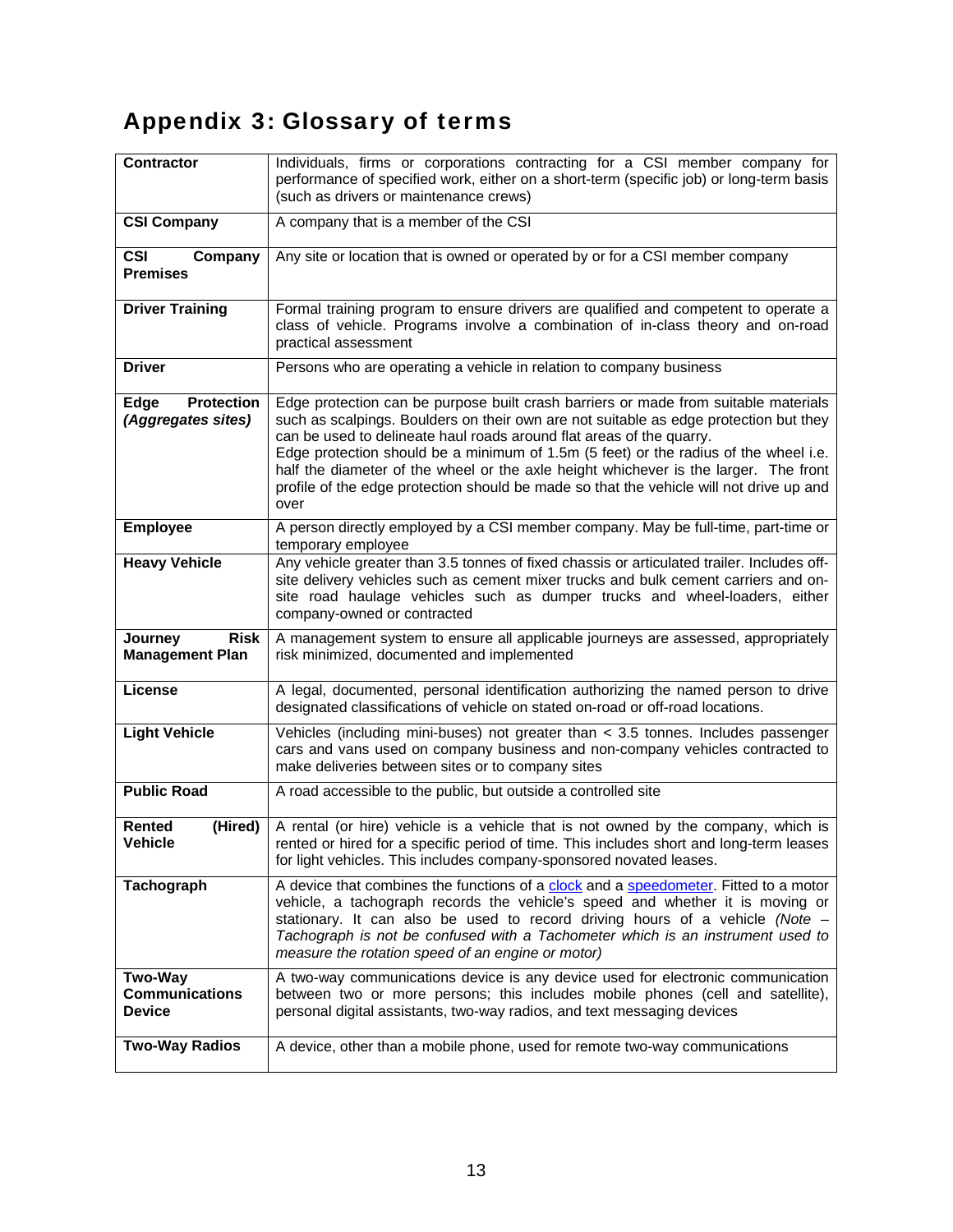| <b>VDR</b> (Vehicle Data<br>Recorder) | A mechanical and/or electronic recording system which records the<br>following key driving performance information for individual drivers:<br>Driver's driving hours.<br>Speed.<br>Harsh Acceleration.<br>• Harsh Deceleration.<br>It is considered that most "Tachographs" will meet these minimum requirements                                                                                                                                                                                     |
|---------------------------------------|------------------------------------------------------------------------------------------------------------------------------------------------------------------------------------------------------------------------------------------------------------------------------------------------------------------------------------------------------------------------------------------------------------------------------------------------------------------------------------------------------|
| <b>Wheel Chocks</b>                   | Wedges of sturdy material placed behind a vehicle's wheels to prevent accidental<br>movement. Chocks are placed for safety in addition to setting the brakes. The bottom<br>surface is sometimes coated in rubber to enhance grip with the ground. Automobiles<br>usually have parking brakes on the rear wheels. If the rear axle is jacked off the<br>ground with only the parking brake set, the vehicle may roll on the front wheels and<br>fall. Chocking the front wheels prevents this mishap |
| <b>Working Hours</b>                  | All paid hours on company business, inclusive of work breaks                                                                                                                                                                                                                                                                                                                                                                                                                                         |